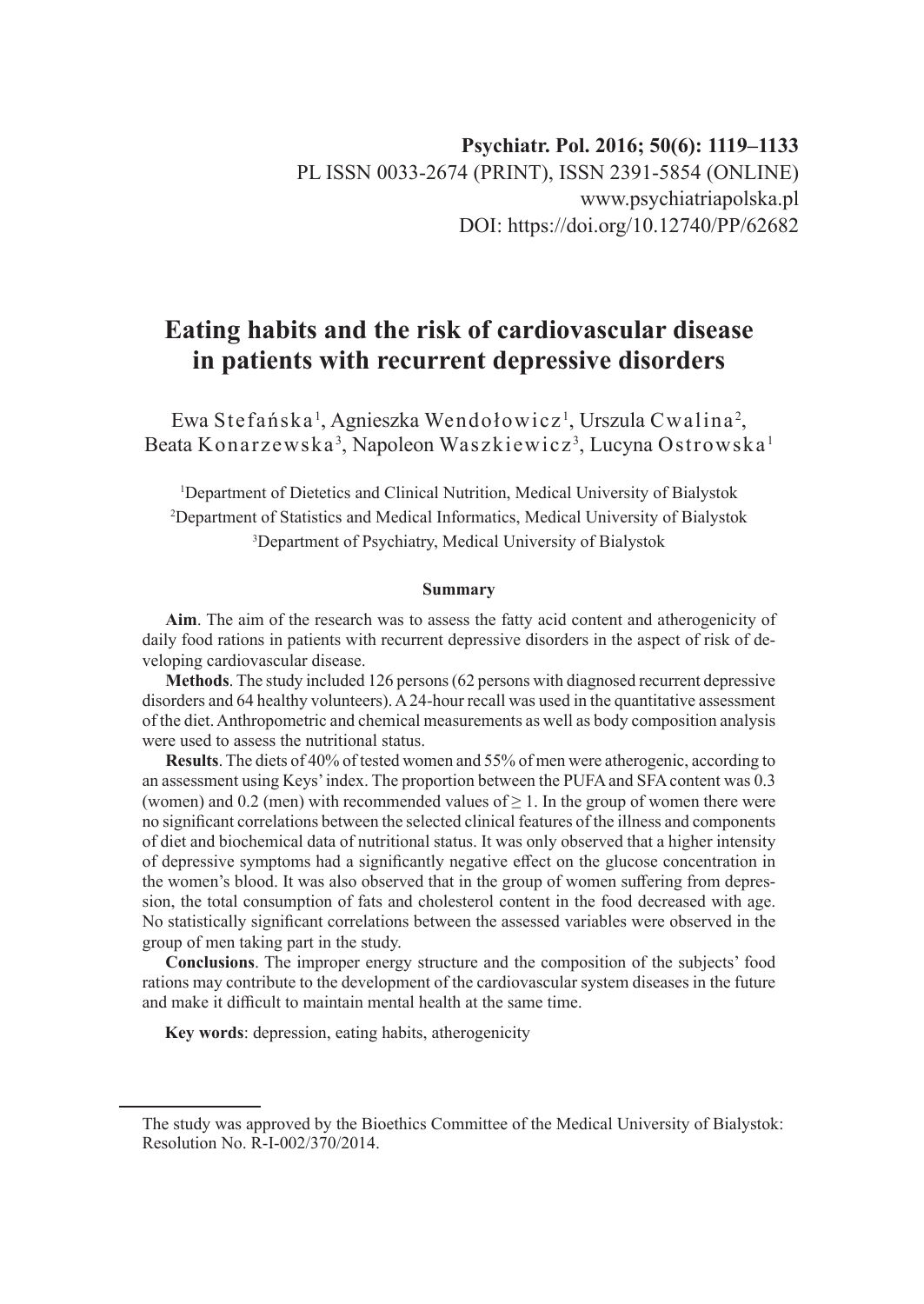## **Introduction**

The spread of depression and other mental disorders, which is observed these days, indicates that mental diseases will predominate among civilization diseases in 2020 [1, 2]. A properly balanced diet is extremely important in the nutrition of persons suffering from depression. Studies show that there is a relationship between the diet and the occurrence of this illness. It has been found that 5-hydroxy-l-tryptophan and L-tryptophan as serotonin precursors in the CNS, anthranilic acid and fatty acids, especially omega-3, prevent the development of this illness [3, 4]. In addition, it was shown in many studies that depression proved to be an independent predictor of cardiovascular disease, including coronary artery disease, promoted an increase in the body weight and an increase in the percentage of overweight and obese persons, especially with abdominal obesity and collection of metabolically active visceral adipose tissue (VAT) [2, 5, 6].

### **Aim**

The main aim of the research was to assess the fatty acid content and atherogenicity of daily food rations in patients with recurrent depressive disorders in the aspect of risk of developing cardiovascular disease. Relationships between clinical features of the illness (age at which the first symptoms appeared, the duration of the illness, intensity of symptoms) and ingredients and parameters of the diet influencing its atherogenicity.

#### **Material**

The study group consisted of 62 persons (42 women and 20 men aged 18–65). The group included patients with diagnosed recurrent depressive disorders (according to the ICD-10 criteria) [7]. The study was conducted between January 2015 and May 2015. Both patients with the first depressive episode (F32.0–F32.2) and patients with subsequent episodes in the course of recurrent depressive disorders (F33) were included in the study. The total duration of the illness was not longer than 5 years and the current depressive episode could not last longer than a month. Moreover, the treatment time of the current episode, in the form of monotherapy with one of the following antidepressants: venlafaxine, mirtazapine, escitalopram, sertraline, citalopram, paroxetine was not longer than 4 weeks. Persons abusing alcohol, taking psychoactive substances, with a history of damage to the CNS, suffering from neurological diseases which are known to be related to the CNS damage, suffering from other mental disorders, and suffering from diseases which may influence changes in metabolic parameters were excluded from the study. The following persons were also excluded from the study: persons with blood serum glucose levels  $\geq 126$  mg/dl and with lipid disorders, persons using anti-diabetes or a treatment reducing lipid concentrations or on special diets to reduce glucose concentrations or the lipid level.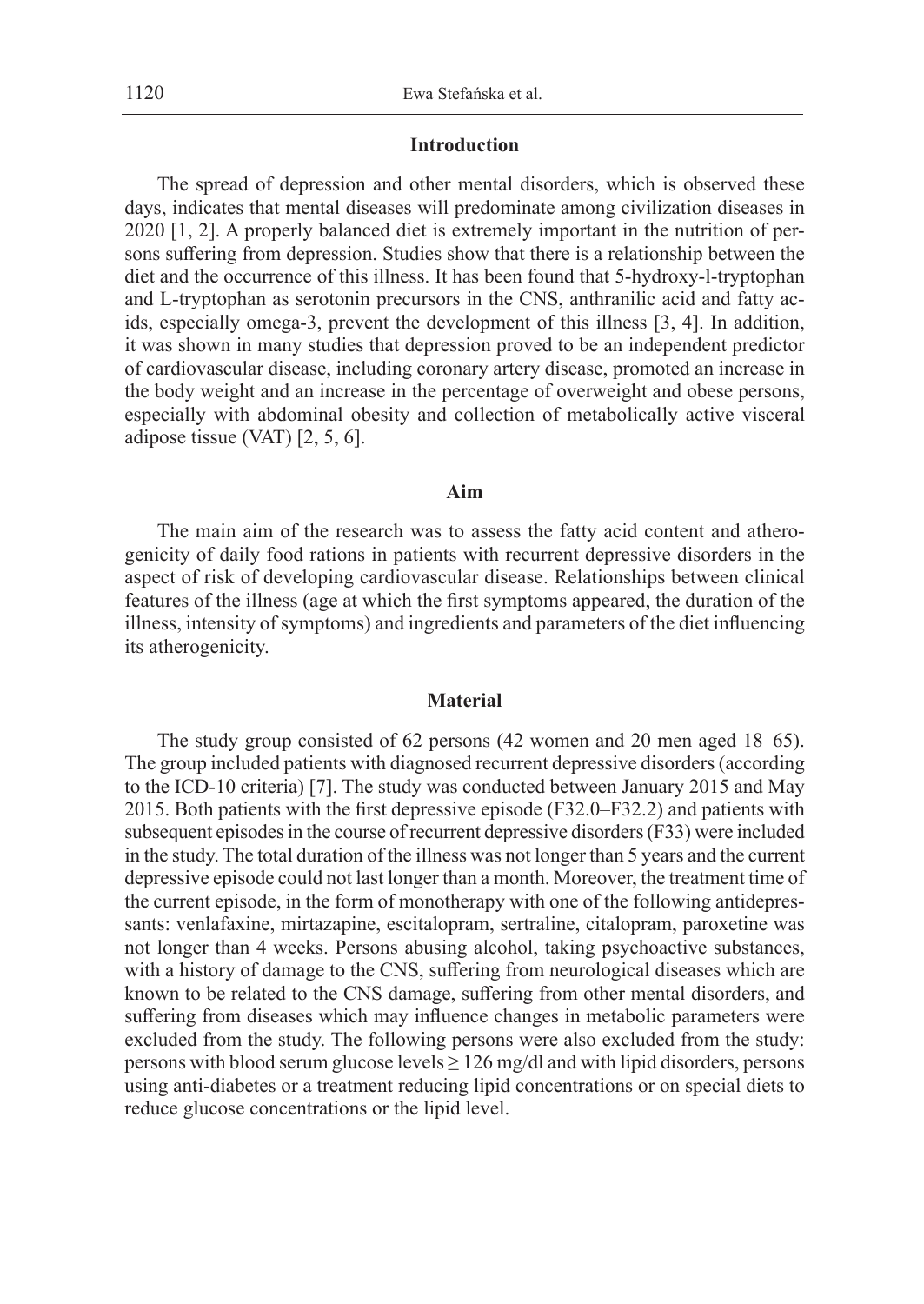The control group consisted of 64 healthy volunteers (43 women and 21 men aged 18–69) without any mental disorders, nutritional disorders, chronic diseases related to metabolism of nutrients.

The patients who took part in the study were informed about the purpose and methodology of the conducted research. The patients gave their written consent to participation in the study. This research was approved by the Bioethics Committee of the Medical University of Bialystok (No. R-I-002/370/2014).

#### **Method**

The severity of depressive disorder during the current episode was assessed using the Hamilton Depression Rating Scale (17-item version) [8]. Persons who scored at least 13 points on the Hamilton scale were included in the study. Basic anthropometric measurements were performed in all patients. At the next stage, the patients had their body composition analysed using electrical bioimpedance measured by a MALTRON BioScan 920-2 device (manufactured by Maltron International TLD). Also, biological parameters of the blood and fasting glycemia were tested and a lipid profile was performed (generally adopted standard ranges of reference values were regarded as the normal limits).

#### Assessment of the diet

A questionnaire developed at the Department of Dietetics and Clinical Nutrition, Medical University of Bialystok was used for collecting data. A 24-hour recall from 3 weekdays and one weekend day (total number of daily food rations of female and male, respectively  $-248$  and 256) was used for quantitative assessment of the diet and the results were next averaged according to recommendations [9, 10]. The computer program Dieta 5.0 developed by the Food and Nutrition Institute in Warsaw was used to calculated the nutritional value of daily food rations. Nutrition standards for the Polish population were used for the assessment of compliance of nutrient consumption with recommendations [9]. The following percentages of energy from consumption of basic nutrients were adopted as normal: from proteins  $-12\%$ , from fats  $-30\%$ , from carbohydrates – 58%. Moreover, the supply of dietary fibre amounting to 30  $g/day$ , of cholesterol in food amounting to 300 mg/day, the supply of saturated fatty acids (SFA), monounsaturated fatty acids (MUFA), polyunsaturated fatty acids (PUFA) amounting to  $\leq 10\%$ , 10–14%, 6–10%, respectively, of the daily energy supply were considered to be consistent with recommendations [9]. The fatty acids ratio was calculated according to the following model: n-6/n-3 (n-6 PUFA (C18:2 + C 20:4)/ n-3 PUFA (C18:3 + C 20:5 + C22:6)). Keys' index of the atherogenicity of the diet was calculated according to the following formula:  $1.35 \times (2 \times \text{SFA-PUFA}) + 1.5 \times$ √cholesterol/1000 (kcal); where SFA is the energy from saturated fatty acids (%) and PUFA is the energy from polyunsaturated fatty acids  $(\%)$  [10].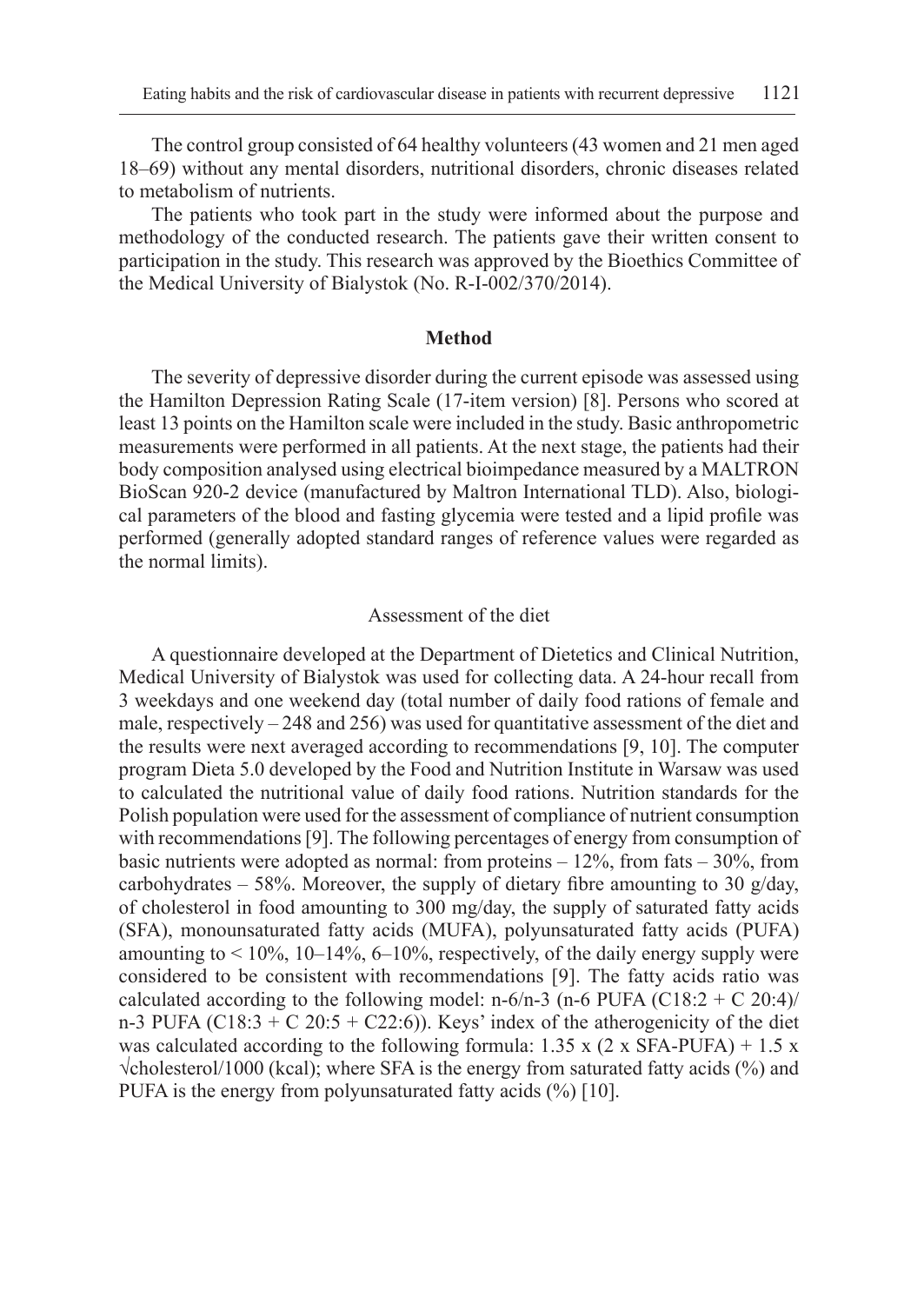## **Statistics**

Statistical analysis of the obtained results was performed using the Statistica 10.0 software by StatSoft to calculate the mean values, standard deviation and percentage values. The  $\chi^2$  and Mann-Whitney U tests were used to calculate the significance of differences. Multiple regression analysis was used to assess the influence of the diet ingredients on its atherogenicity and the intensity of symptoms of depression. The Spearman's correlation coefficient was also used to test relationships between individual features. The level of significance was stated as  $\alpha = 0.05$ .

## **Results**

Table 1 presents characteristics of demographic and anthropometric variables of the subjects. It was observed that in the compared groups of female patients a significantly more women suffering from depression lived in the country and had a secondary or primary/vocational level of education. In the case of men, these differences were not statistically significant. While assessing anthropometric parameters of the examined patients, it was shown that the group of women suffering from depression was characterized by a greater waist circumference (a statistically significant difference) and the content of both visceral and subcutaneous adipose tissue. Similar tendencies were observed in comparative groups of men (the content of the visceral adipose tissue was significantly higher in the group of men suffering from depression).

|                          |                 | Women           | Men             |                 |  |
|--------------------------|-----------------|-----------------|-----------------|-----------------|--|
|                          | Depression      | Controls        | Depression      | Controls        |  |
| Variables                | $n = 42$        | $n = 43$        | $n = 20$        | $n = 21$        |  |
|                          | $X \pm SD$      | $X \pm SD$      | $X \pm SD$      | $X \pm SD$      |  |
| Age (years)              | $46.7 \pm 11.6$ | $45.3 \pm 10.4$ | $45.7 \pm 10.5$ | $44.6 \pm 11.4$ |  |
| Place of residence n (%) |                 |                 |                 |                 |  |
| Urban                    | 27 (64%)*       | 37 (86%)        | 16 (80%)        | 19 (90%)        |  |
| Rural                    | 15 (36%)        | 6(14%)          | 4(20%)          | $2(10\%)$       |  |
| Education $n$ $%$ )      |                 |                 |                 |                 |  |
| Primary/vocational       | 15 (36%)**      | 4(9%)           | 11 (55%)        | 4 (19%)         |  |
| Secondary                | 21 (50%)        | 11 (26%)        | 5(25%)          | 9(43%)          |  |
| Higher                   | 6(14%)          | 28 (65%)        | 4(20%)          | 8(38%)          |  |
| Marital status n (%)     |                 |                 |                 |                 |  |
| Married                  | 29 (69%)        | 32 (74%)        | 15 (75%)        | 15 (71%)        |  |
| Single                   | 13 (31%)        | 11(26%)         | 5(25%)          | 6(29%)          |  |
| Body weight (kg)         | $70.5 \pm 13.6$ | $68.0 \pm 10.6$ | $89.5 \pm 14.5$ | $89.2 \pm 6.5$  |  |
| Height (cm)              | $163.3 \pm 6.2$ | $163.0 \pm 4.9$ | $176.1 \pm 7.6$ | $175.0 \pm 4.1$ |  |

Table 1. **Study groups characteristics**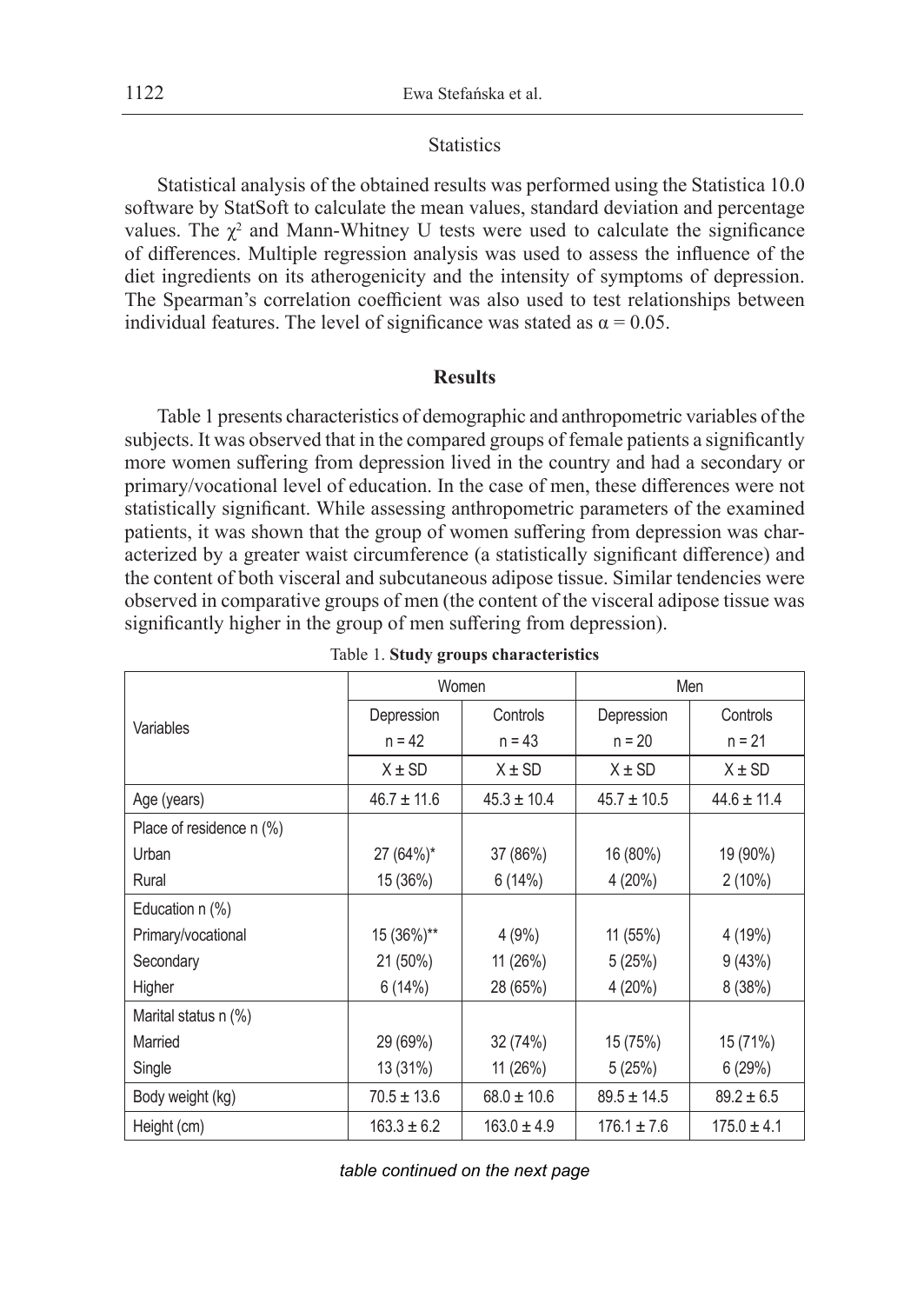| BMI (kg/m <sup>2</sup> )                  | $26.6 \pm 5.0$     | $25.6 \pm 4.3$   | $28.9 \pm 4.0$     | $29.0 \pm 2.4$   |
|-------------------------------------------|--------------------|------------------|--------------------|------------------|
| < 25.0                                    | 16 (38%)           | 19 (44%)         | 3(15%)             | $2(10\%)$        |
| $\geq 25.0$                               | 26 (62%)           | 24 (56%)         | 17 (85%)           | 19 (90%)         |
| Waist circumference (cm)                  | $94.3 \pm 13.6$ ** | $84.6 \pm 8.6$   | $103.8 \pm 8.7$    | $99.1 \pm 9.0$   |
| Fat mass (%)                              | $34.2 \pm 9.1$     | $31.3 \pm 6.6$   | $29.4 \pm 6.3$     | $25.3 \pm 6.7$   |
| Visceral Fat (VAT) (cm <sup>2</sup> )     | $268.9 \pm 188.9$  | $154.8 \pm 82.4$ | $438.5 \pm 385.0*$ | $204.7 \pm 91.1$ |
| Subcutaneous Fat (SAT) (cm <sup>2</sup> ) | $113.5 \pm 45.7$   | $78.7 \pm 18.2$  | $131.4 \pm 55.5$   | $104.1 \pm 23.9$ |
| VAT/SAT ratio                             | $2.3 \pm 1.3$      | $1.8 \pm 1.1$    | $3.3 \pm 2.6$      | $2.6 \pm 0.7$    |
| Hamilton scale (points)                   | $18.6 \pm 4.0$     |                  | $17.5 \pm 5.1$     |                  |
| Mean illness duration n (%)               |                    |                  |                    |                  |
| 4 years                                   | 21 (50%)           |                  | 9(45%)             |                  |
| 2-3 years                                 | 10 (24%)           |                  | 3(15%)             |                  |
| < 1 year                                  | 11 (26%)           |                  | $8(40\%)$          |                  |
| Episodes of depression n (%)              |                    |                  |                    |                  |
| 1                                         | 11 (26%)           |                  | $8(40\%)$          |                  |
| $2 - 4$                                   | 11 (26%)           |                  | 4 (20%)            |                  |
| >4                                        | 20 (48%)           |                  | $8(40\%)$          |                  |
| Treatment n (%)                           |                    |                  |                    |                  |
| Venlafaxine                               | 15 (36%)           |                  | 7 (35%)            |                  |
| Sertraline                                | 8 (19%)            |                  | 4 (19%)            |                  |
| Mirtazapine                               | 7 (16%)            |                  | 3(15%)             |                  |
| Escitalopram                              | 6(14%)             |                  | 3(15%)             |                  |
| Paroxetine                                | 6(14%)             |                  | 3(15%)             |                  |

n – number of subjects;  $X \pm SD$  – arithmetic mean  $\pm$  standard deviation; p – critical value of the test comparing depression and controls within gender groups. \*  $p < 0.05$ ; \*\*  $p < 0.01$ ; p – critical value of the test comparing depression and controls within gender groups.

Table 2 presents the average energy value of daily food rations and the average consumptions of selected nutrients by the tested patients. In the group of women suffering from depression, a significantly lower value of the dietary fibre supply and the percentage of energy from protein consumption as well as of the PUFA/SFA ratio and a significantly higher value of energy from total fat and from saturated fatty acids and the value of Keys' index was observed in comparison to healthy women. The food rations of men from the experimental group were characterized by a significantly lower supply of total carbohydrates, dietary fibre, arachidic acid and the PUFA/SFA ratio, and a higher value of energy form saturated fatty acids and the value of Keys' index, as compared to food rations of men from the control group. The average energy intake in the analyzed female diets was 1660 kcal/day and 1649 kcal/day respectively, which covered approx. 89% of the recommendations. The average energy intake in the male diets was 1877 kcal/day and 2150 kcal/day, which covered over 80% of the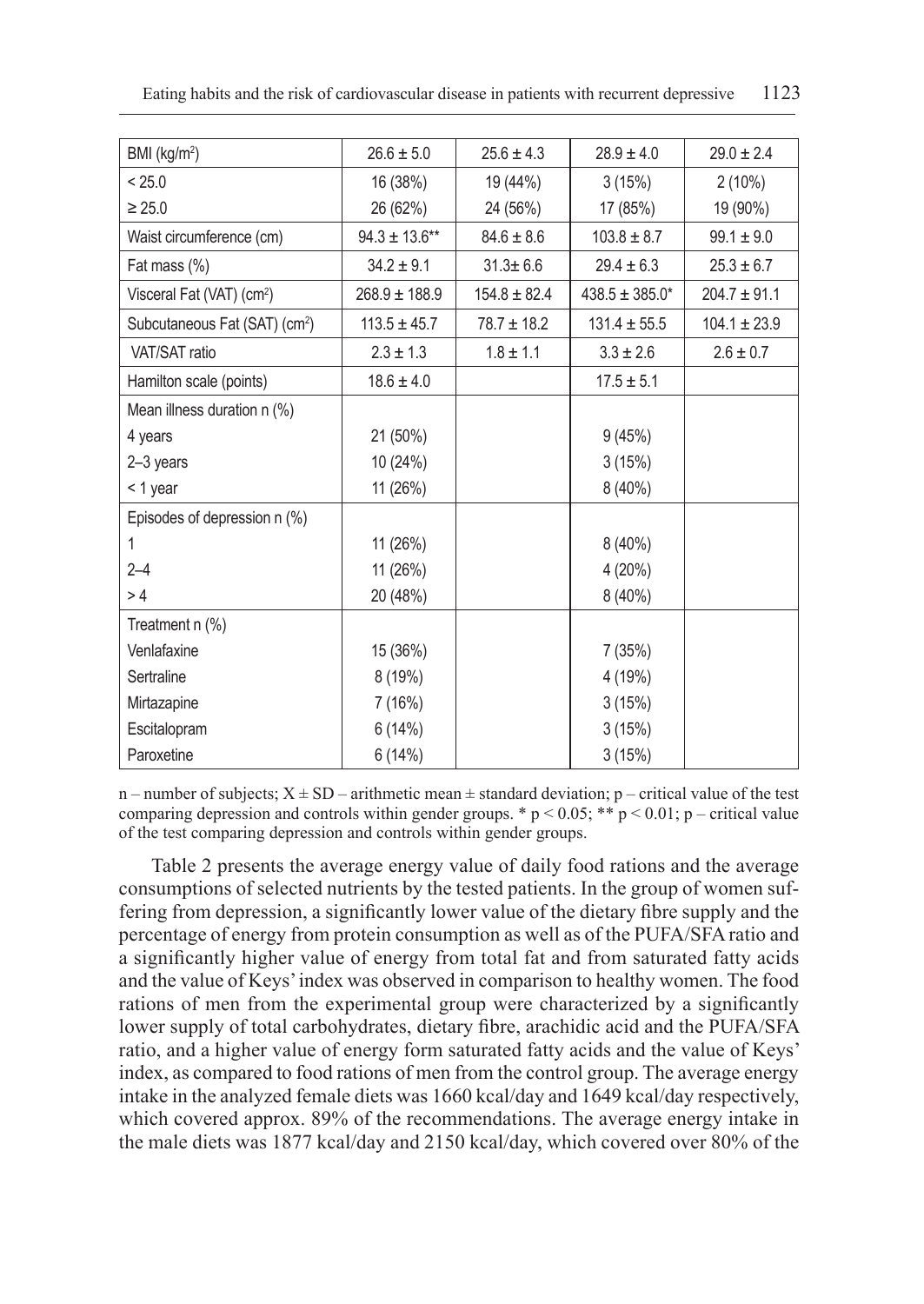recommendations. At the same time the total energy intake of the diets of 50% of women and 75% of men with depression and 43% of men without depression should be regarded as too low in relation to the acceptable daily recommendations. In the assessment of the patients' diet in terms of habits which may increase the risk of lipid disturbances, it was observed that the percentage of food rations which provided more than 30% of energy from fats in the group of women with depression was 50% and 28% in the control group, it amounted to 75% in the group of males with depression and 48% in the control group. In the assessment of the percentage of energy from the consumption of saturated fatty acids (recommended  $\leq 10\%$ ), it was shown that the percentage of food rations which exceeded these recommendations in the group of female subjects was 71% (37% in the control group) and among male subjects 90% exceeded the recommended value (62% in the control group). In diets of 14% of women and 15% of men from the experimental group and 16% of women and 19% of men from the control group, the percentage of energy from monounsaturated fatty acids was abnormal and it did not exceed the recommended 10%. In the assessed diets, there is also an incorrect structure of the consumption of polyunsaturated fatty acids. The percentage of energy from the consumption of these acids below the recommended 6% was observed in 86% of diets of women and 90% of diets of men from the experimental groups and 74% of diets of women and 81% of diets of men from the control groups. α-linolenic acid (ALA) (C18:3) n-3 should provide approx. 0.5% of energy in everyday diet. In the conducted research, the percentage of energy from ALA consumptions did not comply with the recommendations in nearly 60% of subjects with depression and 50% of women and 33% of men from the control group. According to recommendations, the n-6/n-3 acids ratio should be 4:1 or 5:1; in the presented results, these values were on average 6.5–7:1. In the diets of 57% of women and 46% of men from the experimental group and over 70% of the diets of patients of both sexes from the control group, this ratio exceeded the recommended values. According to the recommendations, the total supply of EPA and DHA should be 0.25 g/day; insufficient consumption of these acids was observed in 90% of diets in all tested groups. The average cholesterol content in food did not exceed the recommendations; however, values exceeding the recommendations were observed  $(>300$ mg/day) in diets of 26% of women with depression and 30% of men with depression and in diets of 30% of healthy women and 38% of healthy men. While assessing the supply of dietary fibre, it was shown that the percentage of food rations which provided amounts of this ingredient below the recommendations was over 80% in the groups of patients and the control group of women and 67% in the control group of men. In addition, it was also observed that the average value of ratios between the PUFA and SFA was abnormal and ranged from 0.2 to 0.5 with recommended values  $\geq$  1 (this ratio ( $\geq$  1) occurred only for 7% of food rations of women with depression and 14% and 5% of women and men from the control group, respectively). The reference Keys' index calculated for this group, considering the adopted values of the fatty acid supply, should fall between 30 and 35. 40% of food rations of women with depression and 55% of food rations of men with depression exceeded these recommendations (in the control group this percentage was 18% and 30%, respectively).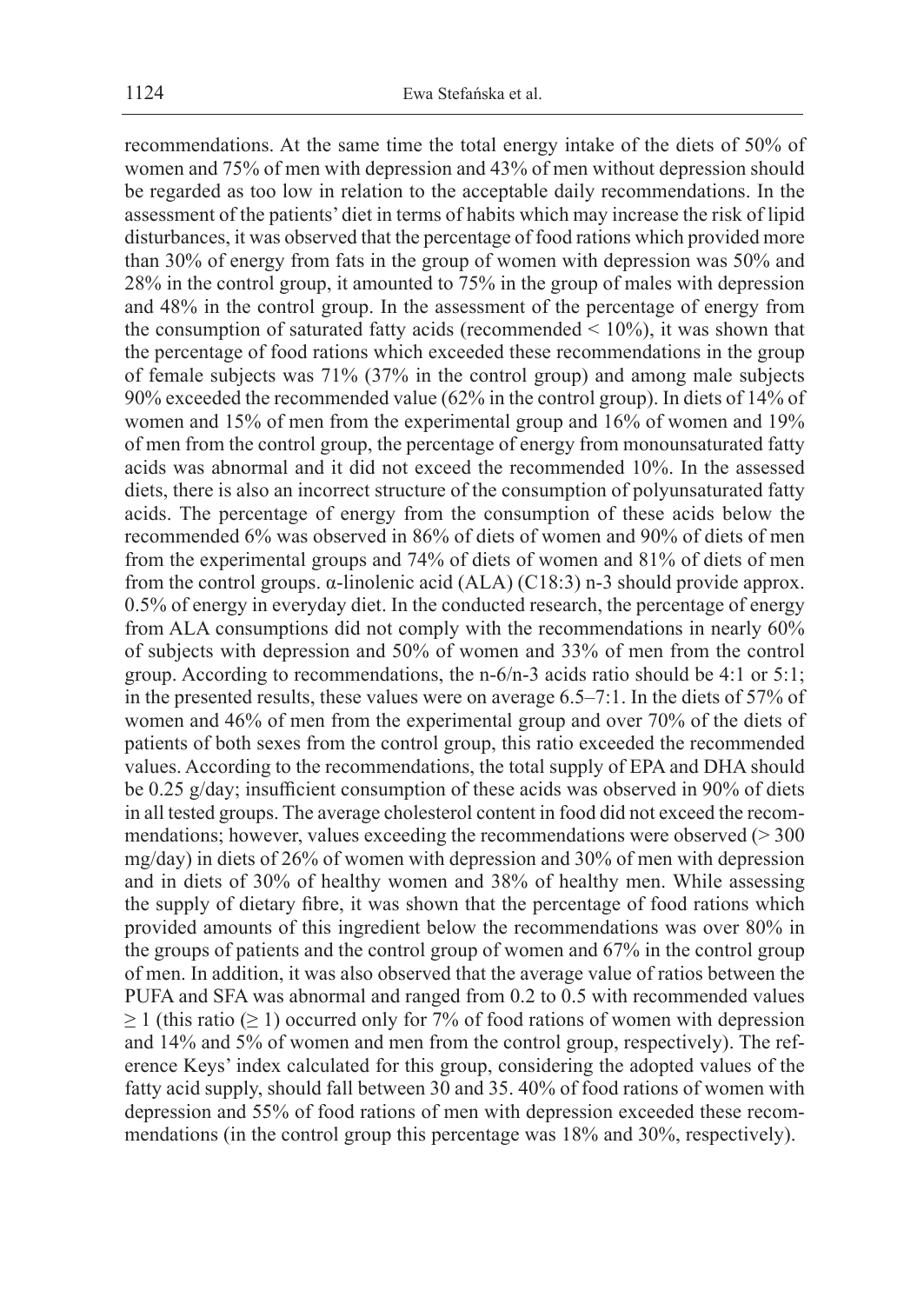|                                          |                    | Women              | Men                |                    |
|------------------------------------------|--------------------|--------------------|--------------------|--------------------|
| Variables                                | Depression         | Controls           | Depression         | Controls           |
|                                          | $n = 42$           | $n = 43$           | $n = 20$           | $n = 21$           |
|                                          | $X \pm SD$         | $X \pm SD$         | $X \pm SD$         | $X \pm SD$         |
| Energy (kcal)                            | $1660.9 \pm 624.6$ | $1648.9 \pm 586.1$ | $1877.3 \pm 645.8$ | $2149.7 \pm 494.5$ |
| Total protein (g)                        | $64.5 \pm 25.6$    | $72.5 \pm 23.4$    | $71.4 \pm 24.4$    | $85.0 \pm 32.2$    |
| Energy from protein (%)                  | $15.6 \pm 2.7***$  | $18.6 \pm 5.1$     | $15.9 \pm 4.1$     | $16.2 \pm 5.3$     |
| Total carbohydrates (g)                  | $230.9 \pm 84.6$   | $241.7 \pm 97.3$   | $237.7 \pm 69.4*$  | $297.3 \pm 95.0$   |
| Energy from carbohydrates (%)            | $53.07 \pm 7.5$    | $54.1 \pm 9.0$     | $49.1 \pm 4.1$     | $51.7 \pm 10.7$    |
| Dietary fiber (g)                        | $16.8 \pm 4.8^*$   | $20.3 \pm 8.4$     | $17.0 \pm 6.9*$    | $22.2 \pm 7.2$     |
| Total fat $(g)$                          | $60.3 \pm 29.9$    | $51.5 \pm 24.6$    | $77.0 \pm 38.8$    | $75.9 \pm 29.3$    |
| Energy from fat (%)                      | $31.2 \pm 8.0*$    | $27.1 \pm 8.9$     | $34.5 \pm 7.3$     | $30.9 \pm 8.5$     |
| Cholesterol (mg)                         | 261.5±208          | 263.2±198.1        | 291.5±191.7        | 262.2±126.4        |
| Total Saturated fatty acids (g)          | $24.6 \pm 14.2$    | $19.9 \pm 11.2$    | $33.8 \pm 17.7$    | $29.5 \pm 12.6$    |
| Energy from SFA (%)                      | $13.2 \pm 4.2^*$   | $10.8 \pm 4.4$     | $15.4 \pm 4.0*$    | $12.4 \pm 4.9$     |
| Butyric acid (C4:0) (g)                  | $0.3 \pm 0.2$      | $0.3 \pm 0.1$      | $0.3 \pm 0.2$      | $0.2 \pm 0.2$      |
| Caproic acid (C6:0) (g)                  | $0.2 \pm 0.1$      | $0.2 \pm 0.2$      | $0.3 \pm 0.2$      | $0.2 \pm 0.1$      |
| Caprylic acid (C8:0) (g)                 | $0.2 \pm 0.1$      | $0.1 \pm 0.1$      | $0.2 \pm 0.1$      | $0.1 \pm 0.1$      |
| Capric acid (C10:0) (g)                  | $0.4 \pm 0.3$      | $0.3 \pm 0.2$      | $0.6 \pm 0.4$      | $0.4 \pm 0.3$      |
| Lauric acid (C12:0) (g)                  | $0.6 \pm 0.5$      | $0.7 \pm 0.9$      | $0.9 \pm 0.6$      | $0.8 \pm 0.5$      |
| Myristic acid (C14:0) (g)                | $2.7 \pm 1.9$      | $2.1 \pm 1.7$      | $3.9 \pm 2.5$      | $3.2 \pm 1.9$      |
| Pentadecanoic acid (C15:0) (g)           | $0.7 \pm 0.1$      | $0.2 \pm 0.1$      | $0.5 \pm 0.3$      | $0.4 \pm 0.2$      |
| Palmitic acid (C16:0) (g)                | $13.8 \pm 7.9$     | $10.9 \pm 5.5$     | $19.0 \pm 9.7$     | $16.5 \pm 7.0$     |
| Heptadecanoic acid (C17:0) (g)           | $0.2 \pm 0.1$      | $0.1 \pm 0.1$      | $0.3 \pm 0.2$      | $0.2 \pm 0.1$      |
| Stearic acid (C18:0) (g)                 | $5.6 \pm 3.2$      | $4.5 \pm 2.7$      | $7.8 \pm 4.5$      | $7.0 \pm 3.3$      |
| Arachidic acid (C20:0) (g)               | $0.1 \pm 0.2$      | $0.1 \pm 0.1$      | $0.04 \pm 0.01*$   | $0.1 \pm 0.07$     |
| Total monounsaturated fatty<br>acids (g) | $23.4 \pm 13.0$    | $18.8 \pm 10.1$    | $30.2 \pm 15.4$    | $29.9 \pm 13.1$    |
| Energy from MUFA (%)                     | $12.8 \pm 5.6$     | $10.9 \pm 4.8$     | $13.7 \pm 3.2$     | $12.2 \pm 3.9$     |
| Myristoleic acid (C14:1) (g)             | $0.2 \pm 0.1$      | $0.1 \pm 0.1$      | $0.3 \pm 0.2$      | $0.2 \pm 0.1$      |
| Pentadecenoic acid (C15:1) (g)           | $0.05 \pm 0.04$    | $0.06 \pm 0.01$    | $0.06 \pm 0.06$    | $0.05 \pm 0.05$    |
| Palmitoleic acid (C16:1) (g)             | $1.4 \pm 0.8$      | $1.1 \pm 0.6$      | $2.07 \pm 0.9$     | $1.9 \pm 1.1$      |
| Heptadecenoic acid (C17:1) (g)           | $0.1\pm0.0$        | $0.09 \pm 0.08$    | $0.2\pm0.2$        | $0.1\pm0.1$        |

Table 2. **The average energy intake and contents of selected nutrients in the daily food rations of the study participants**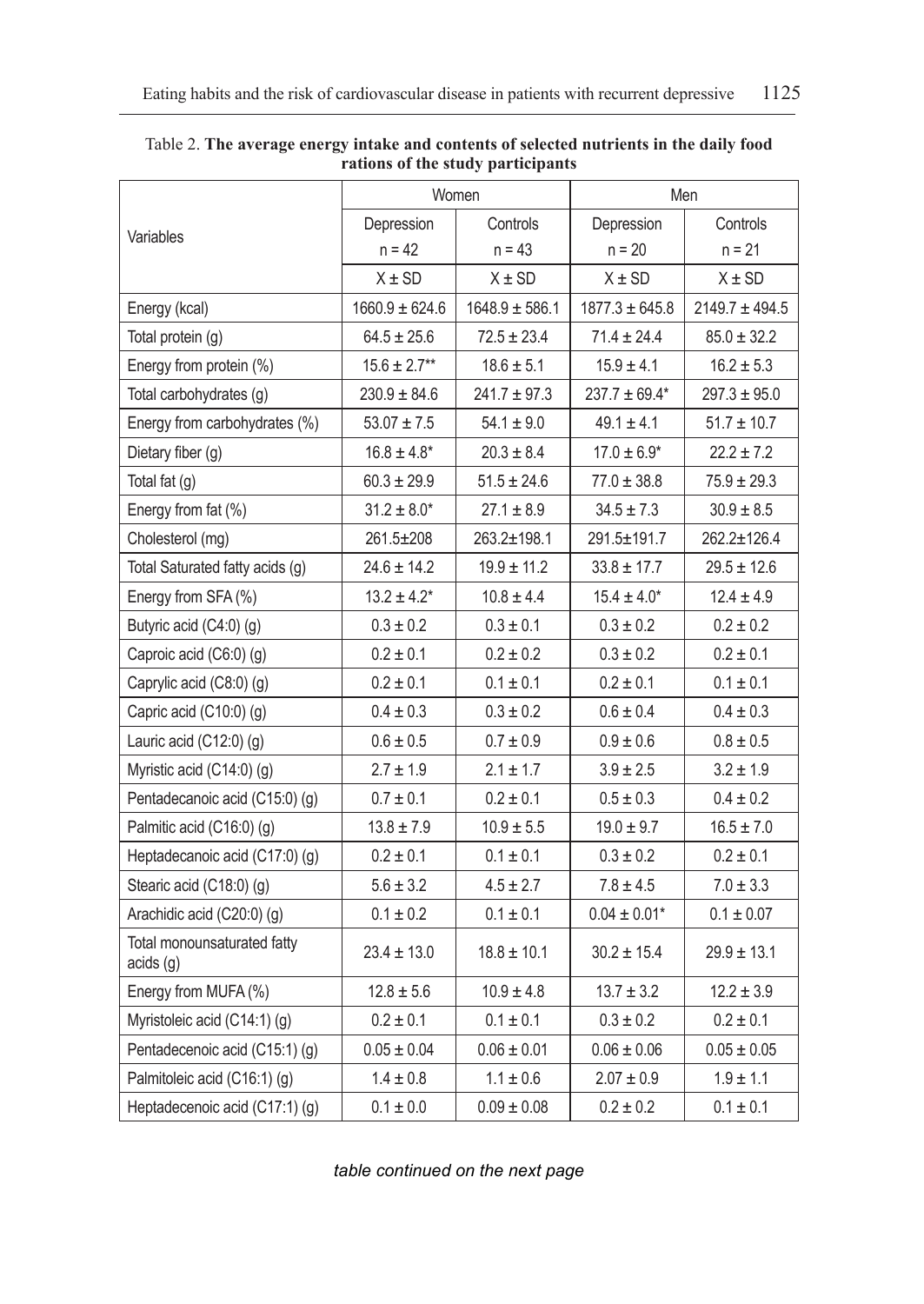| Oleic acid (C18:1) (g) n-9                         | $20.4 \pm 11.9$    | $17.7 + 9.0$    | $27.3 + 14.2$      | $26.3 \pm 12.1$ |
|----------------------------------------------------|--------------------|-----------------|--------------------|-----------------|
| Eicosenoic acid (C20:1) (g)                        | $0.2 \pm 0.1$      | $0.3 \pm 0.2$   | $0.3 \pm 0.2$      | $0.6 \pm 0.1$   |
| Erucic acid (C22:1) (g)                            | $0.07 \pm 0.1$     | $0.15 \pm 0.3$  | $0.04 \pm 0.14$    | $0.52 \pm 1.33$ |
| Total polyunsaturated fatty<br>acids (g)           | $6.5 \pm 4.6$      | $8.0 \pm 5.1$   | $6.9 \pm 4.2$      | $10.2 \pm 6.4$  |
| Energy from PUFA (%)                               | $3.4 \pm 1.9$      | $4.4 \pm 2.5$   | $3.1 \pm 1.0$      | $4.1 \pm 2.0$   |
| Linoleic acid (C18:2) (g) n-6                      | $5.3 \pm 4.0$      | $6.8 \pm 4.3$   | $5.7 \pm 3.3$      | $8.2 \pm 5.5$   |
| $\alpha$ -linolenic acid (C18:3) n-3 (g)           | $0.9 \pm 0.7$      | $1.0 \pm 0.6$   | $0.9 \pm 0.8$      | $1.2 \pm 1.1$   |
| Arachidonic acid (C20:4) n-6 (g)                   | $0.12 \pm 0.07$    | $0.13 \pm 0.13$ | $0.17 \pm 0.1$     | $0.18 \pm 0.19$ |
| Eicosapentaenoic acid (EPA)<br>$(C20:5)$ n-3 $(g)$ | $0.02 \pm 0.11$    | $0.04 \pm 0.16$ | $0.01 \pm 0.01$    | $0.2 \pm 0.6$   |
| Docosapentaenoic acid (DPA)<br>$(C22:5)$ n-3 $(g)$ | $0.55 + 3.48$      | $0.02 + 0.1$    | $0.01 \pm 0.04$    | $0.03 \pm 0.1$  |
| Docosahexaenoic acid (DHA)<br>$(C22:6)$ n-3 $(g)$  | $0.09 \pm 0.07$    | $0.13 \pm 0.04$ | $0.03 \pm 0.08$    | $0.27 \pm 0.8$  |
| $EPA + DHA(g)$                                     | $0.11 \pm 0.03$    | $0.18 \pm 0.06$ | $0.04 \pm 0.09$    | $0.24 \pm 0.8$  |
| $n - 6/n - 3$                                      | 6.5:1              | 7.3:1           | 7.0:1              | 7.3:1           |
| Keys' index                                        | $41.8 \pm 12.0$ ** | $34.3 \pm 12.4$ | $47.9 \pm 10.8$ ** | $37.5 \pm 13.5$ |
| PUFA/SFA ratio                                     | $0.3 \pm 0.2^*$    | $0.5 \pm 0.4$   | $0.2 \pm 0.0^*$    | $0.4 \pm 0.3$   |

n – number of subjects;  $X \pm SD$ – arithmetic mean  $\pm$  standard deviation; SFA – saturated fatty acids; MUFA – monounsaturated fatty acids; PUFA – polyunsaturated fatty acids; p – critical value of the test comparing depression and controls within gender groups;  $p < 0.05$ ; \*\* p < 0.01; p – critical value of the test comparing depression and controls within gender groups

The assessment of the lipid metabolism (Table 3) showed that significantly higher concentrations of total cholesterol and the LDL fraction of cholesterol and glucose were characteristics of patients of both sexes from the experimental group, as opposed to the control group. Moreover, increased levels of total cholesterol ( $\geq$  90 mg/dl) were observed in 71% of women and 80% of men from the experimental group and 32% of women and 44% of men from the control group. Lower HDL cholesterol levels ( $\leq$  50 mg/dl) were observed in 21% of women from the experimental group and 32% of women from the control group. HDL cholesterol concentrations below 40 mg/dl were observed in 30% of men from both groups. Elevated LDL cholesterol levels (> 115 mg/dl) were observed in approx. 70% of patients from the experimental group and 35% of patients from the control group. Elevated values of triglycerides in the blood occurred in 17% of women and 45% of men from the experimental group and 7% of women and 39% of men from the control group. For fasting glycemia, increased glucose values ( $\geq 100 \text{ mg/dl}$ ) were found in 43% of women and 35% of men from the experimental group and in 14% of women and 11% of men from the control group. Glucose concentration  $\leq 70$  mg/dl was observed for 14% of women from the experimental group.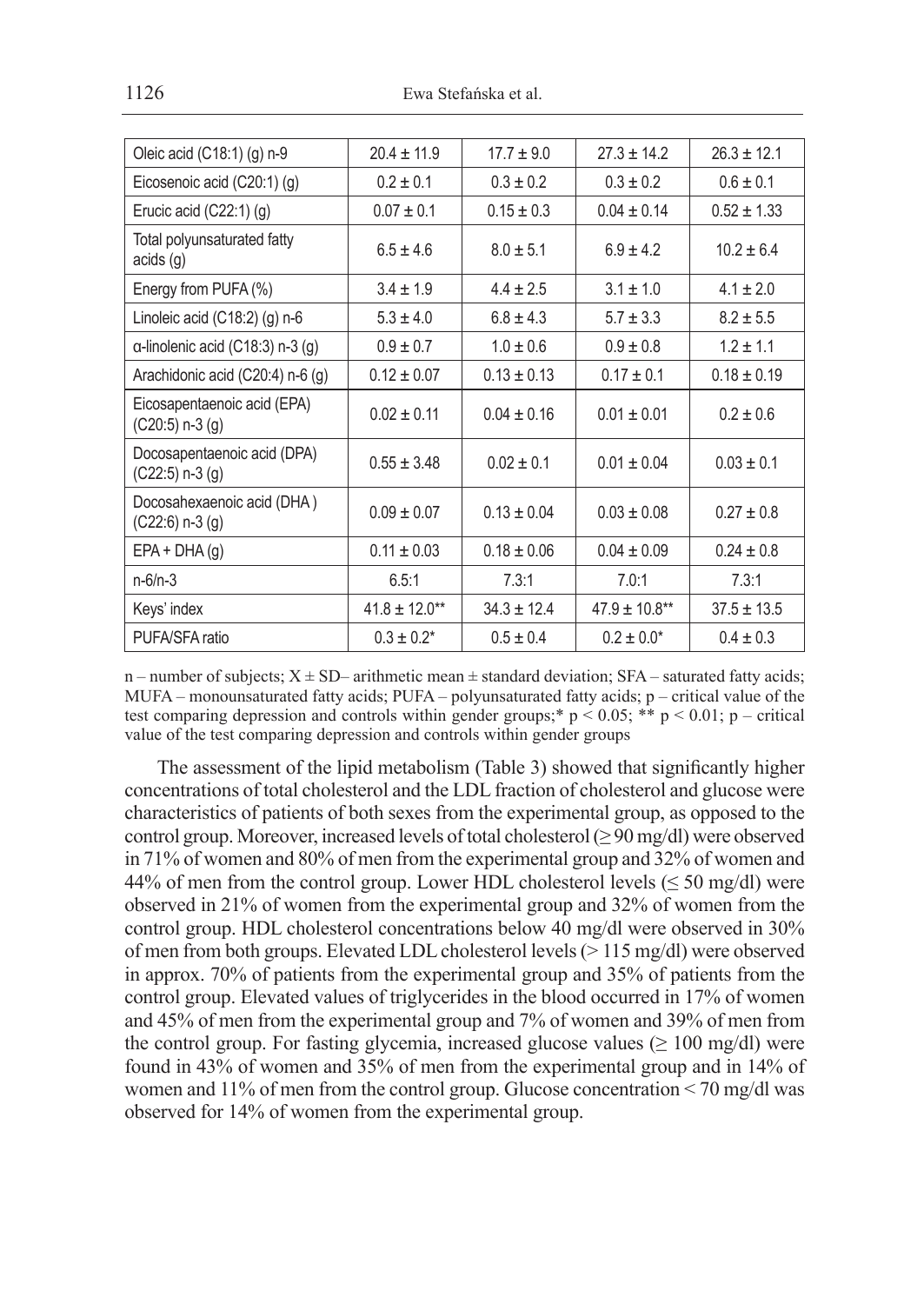|                           | Women               |                  | Men                 |                  |  |
|---------------------------|---------------------|------------------|---------------------|------------------|--|
| Variables                 | Depression          | Controls         | Depression          | Controls         |  |
|                           | $n = 42$            | $n = 43$         | $n = 20$            | $n = 21$         |  |
|                           | $X \pm SD$          | $X \pm SD$       | $X \pm SD$          | $X \pm SD$       |  |
| Total cholesterol (mg/dl) | $212.2 \pm 34.5$ ** | $186.8 \pm 27.2$ | $232.5 \pm 29.6$ ** | $183.8 \pm 40.8$ |  |
| HDL-cholesterol (mg/dl)   | $55.3 \pm 11.5$     | $58.0 \pm 17.5$  | $42.7 \pm 5.6$      | $43.6 \pm 16.5$  |  |
| LDL-cholesterol (mg/dl)   | $127.9 \pm 36.7^*$  | $107.2 \pm 26.5$ | $150.4 \pm 36.7**$  | $102.8 \pm 31.5$ |  |
| Triglycerides (mg/dl)     | $117.6 \pm 63.8$    | $113.4 \pm 65.7$ | $202.8 \pm 100.3$   | $152.8 \pm 81.9$ |  |
| Glucose (mg/dl)           | $105.7 \pm 14.6***$ | $93.9 \pm 6.6$   | $102.1 \pm 14.9^*$  | $90.9 \pm 10.9$  |  |

Table 3. **Selected biochemical parameters of the study participants**

n – number of subjects;  $X \pm SD$  – arithmetic mean  $\pm$  standard deviation; \* p < 0.05; \*\* p < 0.01; p – critical value of the test comparing depression and controls within gender groups.

In the assessment of correlations between selected clinical features of the illness and ingredients of the diet and biochemical data of the nutrition (Tables 4 and 5), it was observed that no statistically significant correlation occurred between the age at onset of the illness and the duration of the illness, and the assessed parameters. It was only noticed that a higher severity of depressive symptoms had a significantly negative effect on the blood glucose concentration. It was also observed that in the group of women suffering from depression, the total consumption of fats and cholesterol content in the food decreased with age. No statistically significant correlations between the assessed variables were observed in the group of men taking part in the study.

Table 4. **Correlations between demographic and clinical variables and selected nutrients intake and parameters of lipid metabolism (women)**

|                                             | Spearman's correlations (r)            |                                    |                                                        |                        |  |
|---------------------------------------------|----------------------------------------|------------------------------------|--------------------------------------------------------|------------------------|--|
| Selected nutrients and<br>blood biochemical |                                        | Demographic<br>variables           |                                                        |                        |  |
| parameters                                  | Age at onset of<br>the illness (years) | Duration of the<br>illness (years) | Severity of depressive<br>symptoms<br>(Hamilton scale) | Age (years)            |  |
| Total fat $(q)$                             | $-0.1731$                              | $-0.0827$                          | $-0.3313$                                              | $-0.3380$ <sup>*</sup> |  |
| Total SFA (g)                               | $-0.1431$                              | 0.0359                             | $-0.2572$                                              | $-0.2502$              |  |
| Energy from SFA (%)                         | $-0.1386$                              | 0.0007                             | $-0.0758$                                              | $-0.2745$              |  |
| Total MUFA (q)                              | $-0.0878$                              | $-0.0051$                          | $-0.3341$                                              | $-0.2378$              |  |
| Energy from MUFA (%)                        | $-0.0142$                              | $-0.0542$                          | $-0.2628$                                              | $-0.2128$              |  |
| Total PUFA (q)                              | $-0.1776$                              | $-0.1538$                          | $-0.3152$                                              | $-0.2854$              |  |
| Energy from PUFA (%)                        | $-0.0682$                              | $-0.1258$                          | $-0.2507$                                              | $-0.1623$              |  |
| Dietary cholesterol (mg)                    | $-0.1454$                              | $-0.0231$                          | $-0.3077$                                              | $-0.3255*$             |  |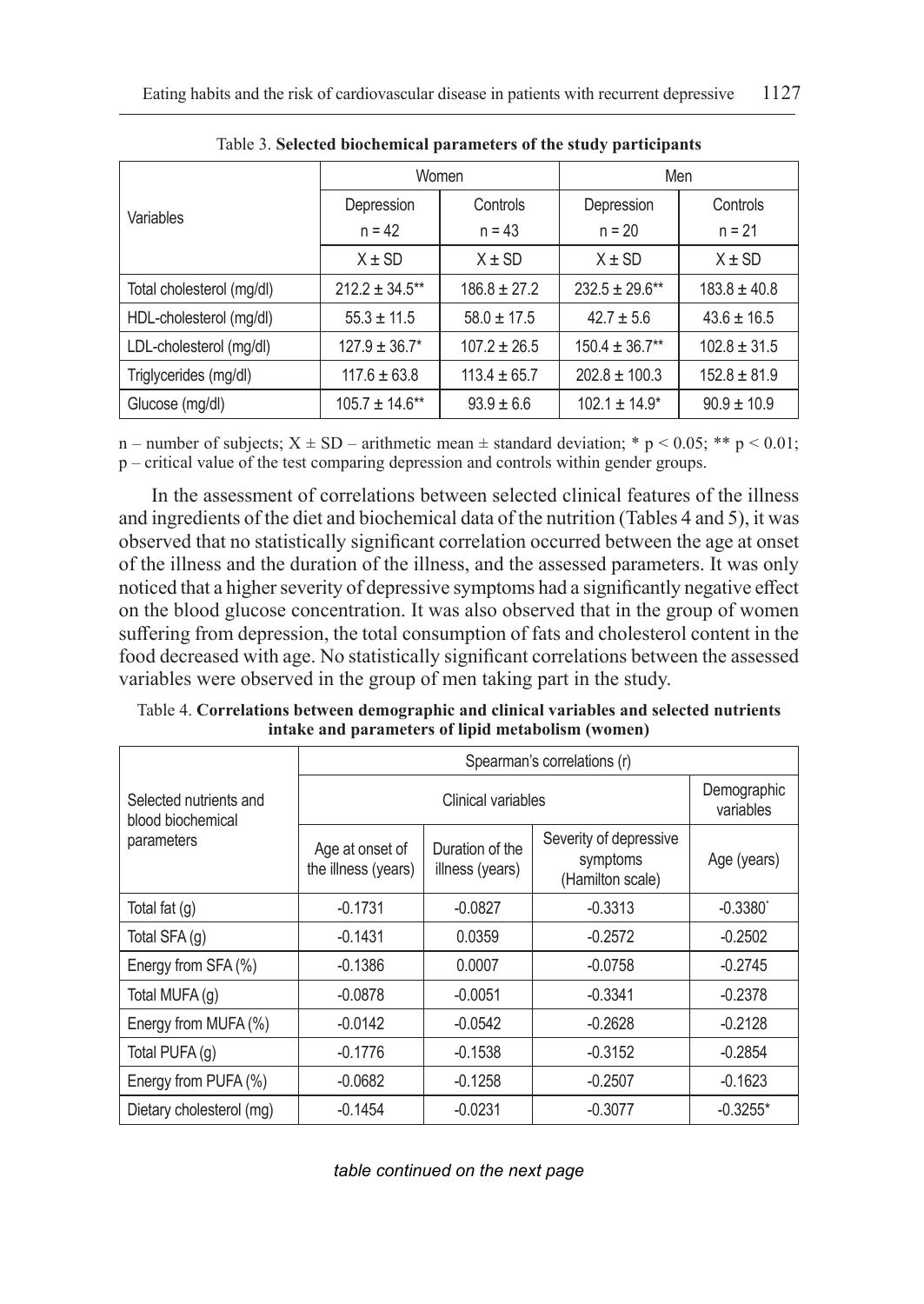| Eicosapentaenoic acid<br>$(C20:5)$ EPA $(g)$ | $-0.1779$ | $-0.0369$ | $-0.2139$  | $-0.0273$ |
|----------------------------------------------|-----------|-----------|------------|-----------|
| Docosahexaenoic acid<br>(C22:6) DHA (g)      | $-0.1174$ | $-0.1019$ | $-0.1108$  | $-0.1335$ |
| $EPA + DHA$                                  | $-0.1173$ | $-0.1025$ | $-0.1123$  | $-0.1334$ |
| $n - 6/n - 3$                                | $-0.1812$ | 0.0449    | 0.1711     | $-0.2223$ |
| PUFA/SFA ratio                               | $-0.0012$ | $-0.0943$ | $-0.0595$  | 0.0118    |
| Keys' index                                  | $-0.1417$ | 0.0616    | $-0.0744$  | $-0.2236$ |
| Total Cholesterol (mg/dl)                    | $-0.0532$ | 0.0146    | $-0.2681$  | 0.0232    |
| HDL-cholesterol (mg/dl)                      | $-0.2407$ | 0.0454    | $-0.0443$  | $-0.0837$ |
| LDL-cholesterol (mg/dl)                      | 0.4233    | $-0.0709$ | $-0.1031$  | 0.1581    |
| Triglycerides (mg/dl)                        | 0.3001    | $-0.1379$ | 0.0099     | 0.0490    |
| Glucose (mg/dl)                              | 0.0745    | 0.2747    | $-0.4431*$ | 0.2835    |

SFA – saturated fatty acids; MUFA – monounsaturated fatty acids; PUFA – polyunsaturated fatty acids;  $*$  p  $<$  0.05; p – critical value of the test for significance of Spearman's rank correlation coefficient

| Table 5. Correlations between demographic and clinical variables and selected nutrients |
|-----------------------------------------------------------------------------------------|
| intake and parameters of lipid metabolism (men)                                         |

|                                              | Spearman's correlations (r)            |                                    |                                                        |             |  |
|----------------------------------------------|----------------------------------------|------------------------------------|--------------------------------------------------------|-------------|--|
| Selected nutrients and<br>blood biochemical  |                                        | Demographic<br>variables           |                                                        |             |  |
| parameters                                   | Age at onset of the<br>illness (years) | Duration of the<br>illness (years) | Severity of depressive<br>symptoms<br>(Hamilton scale) | Age (years) |  |
| Total fat (g)                                | $-0.0870$                              | $-0.3146$                          | 0.1056                                                 | $-0.2958$   |  |
| Total SFA (g)                                | $-0.1873$                              | $-0.1782$                          | 0.183                                                  | $-0.2770$   |  |
| Energy from SFA (%)                          | $-0.1618$                              | $-0.2627$                          | 0.1584                                                 | $-0.3936$   |  |
| Total MUFA (g)                               | $-0.0527$                              | $-0.2562$                          | 0.1232                                                 | $-0.2453$   |  |
| Energy from MUFA (%)                         | 0.0466                                 | $-0.4548$                          | $-0.0176$                                              | $-0.3432$   |  |
| Total PUFA (g)                               | 0.0474                                 | $-0.2719$                          | $-0.1126$                                              | $-0.2062$   |  |
| Energy from MUFA (%)                         | 0.1856                                 | $-0.2990$                          | $-0.4014$                                              | $-0.1351$   |  |
| Dietary cholesterol (mg)                     | $-0.0219$                              | $-0.2571$                          | 0.4260                                                 | $-0.3071$   |  |
| Eicosapentaenoic acid<br>$(C20:5)$ EPA $(g)$ | 0.0160                                 | 0.0143                             | 0.1701                                                 | 0.0480      |  |
| Docosahexaenoic acid<br>$(C22:6)$ DHA $(g)$  | 0.1792                                 | $-0.3949$                          | 0.2405                                                 | $-0.2430$   |  |
| $EPA + DHA$                                  | 0.2195                                 | $-0.3081$                          | 0.0297                                                 | $-0.1481$   |  |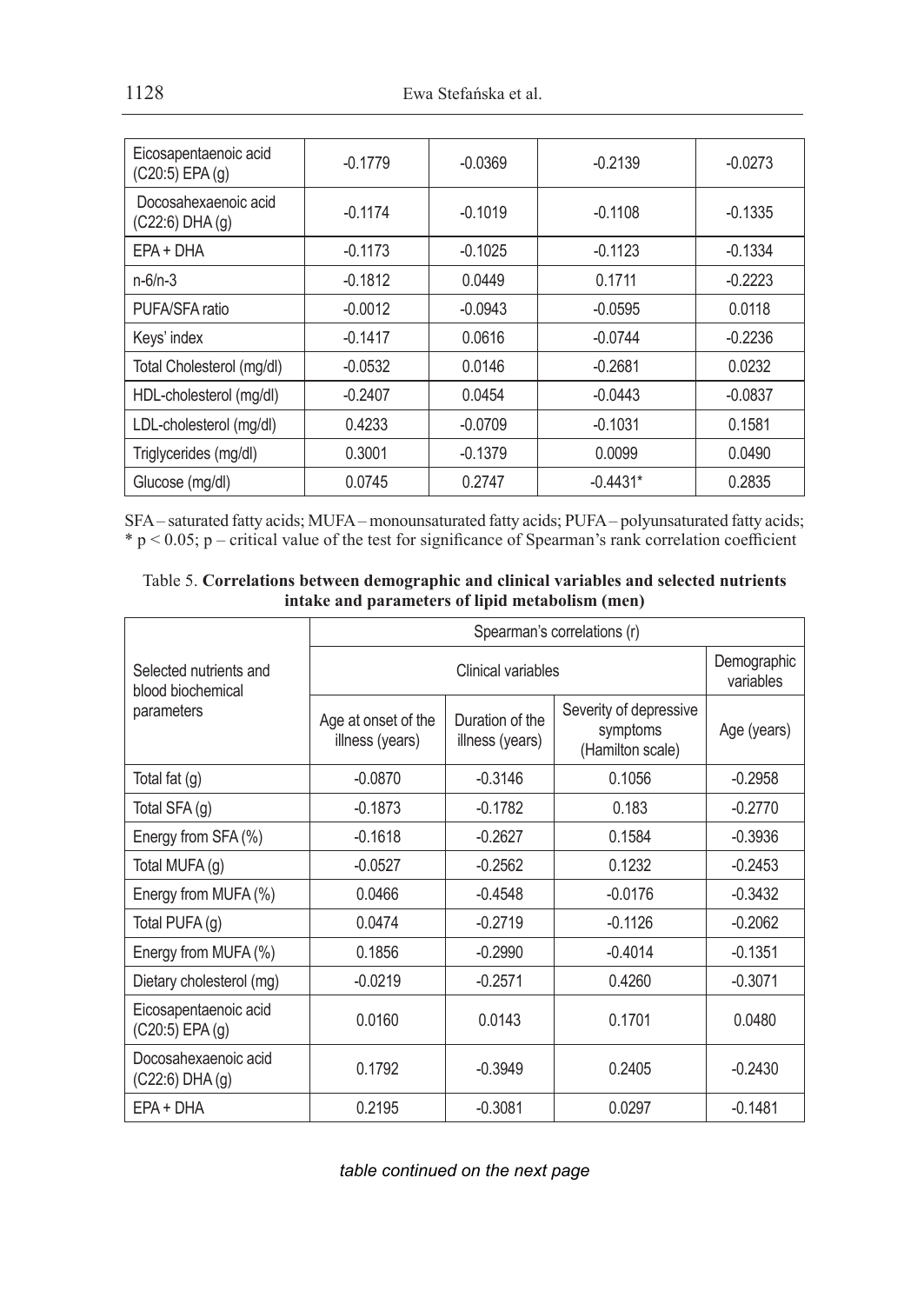| $n - 6/n - 3$             | 0.2102    | 0.0018    | $-0.3274$ | 0.1972    |
|---------------------------|-----------|-----------|-----------|-----------|
| PUFA/SFA ratio            | 0.3270    | $-0.0489$ | $-0.3031$ | 0.2089    |
| Keys' index               | $-0.2321$ | $-0.2227$ | 0.1725    | $-0.3959$ |
| Total Cholesterol (mg/dl) | 0.1700    | 0.2519    | $-0.5462$ | 0.2411    |
| HDL-cholesterol (mg/dl)   | 0.3208    | $-0.4480$ | $-0.1091$ | $-0.0622$ |
| LDL-cholesterol (mg/dl)   | 0.1225    | 0.2745    | $-0.3188$ | 0.3922    |
| Triglycerides (mg/dl)     | 0.1182    | $-0.3380$ | 0.1636    | $-0.3906$ |
| Glucose (mg/dl)           | 0.1056    | $-0.0988$ | $-0.2706$ | 0.0682    |

SFA – saturated fatty acids; MUFA – monounsaturated fatty acids; PUFA – polyunsaturated fatty acids;  $* p < 0.05$ ; p – critical value of the test for significance of Spearman's rank correlation coefficient

The results of multiple regression analysis which assessed the relationship between the diagnosis of depression and the composition of the diet, is presented in Table 6. Severity of depressive symptoms was related to a lower cholesterol supply in the diet and a lower n-6/n-3 acid ratio and the relationship was statistically significant. A relationship, which was close to statistical significance, was observed between the intensity of depressive symptoms and a low supply of eicosapentaenoic acid (C20:5).

|                                    |                                   | Beta coefficient | р      | $R^2$ |
|------------------------------------|-----------------------------------|------------------|--------|-------|
| Severity of depressive<br>symptoms | Dietary cholesterol               | $-0.072$         | 0.0155 |       |
|                                    | $n - 6/n - 3$                     | $-1.513$         | 0.0116 |       |
|                                    | Gender                            | 2.100            | 0.3190 | 0.287 |
|                                    | Eicosapentaenoic acid (C20:5) EPA | $-2.5$           | 0.0612 |       |
|                                    | Docosahexaenoic acid (C22:6) DHA  | 5.5              | 0.1995 |       |

Table 6. **Multiple regression analysis**

 $p$  – critical value of the test for significance of coefficients in regression analysis;  $R^2$  – coefficient of determination

#### **Discussion**

As it results from data provided by WHO, depression was the main cause of mental disorders in the 1990s and, together with cardiovascular disease, it will become one of the most frequently occurring diseases in the  $21^{st}$  century [2, 6, 11, 12]. Among nutritional factors, excessive consumption of fat is of key importance for the development of cardiovascular disease; however, apart from its total amount in the diet, its quality is also important, which results from the percentage content of individual groups of fatty acids. The quality of consumed fats is also vital for the proper brain function and mental status. As it results from contemporary research on the consumption of food and diets of patients with depression, their typical diets are characterized by high consumption of processed food, refined cereals, products with a high content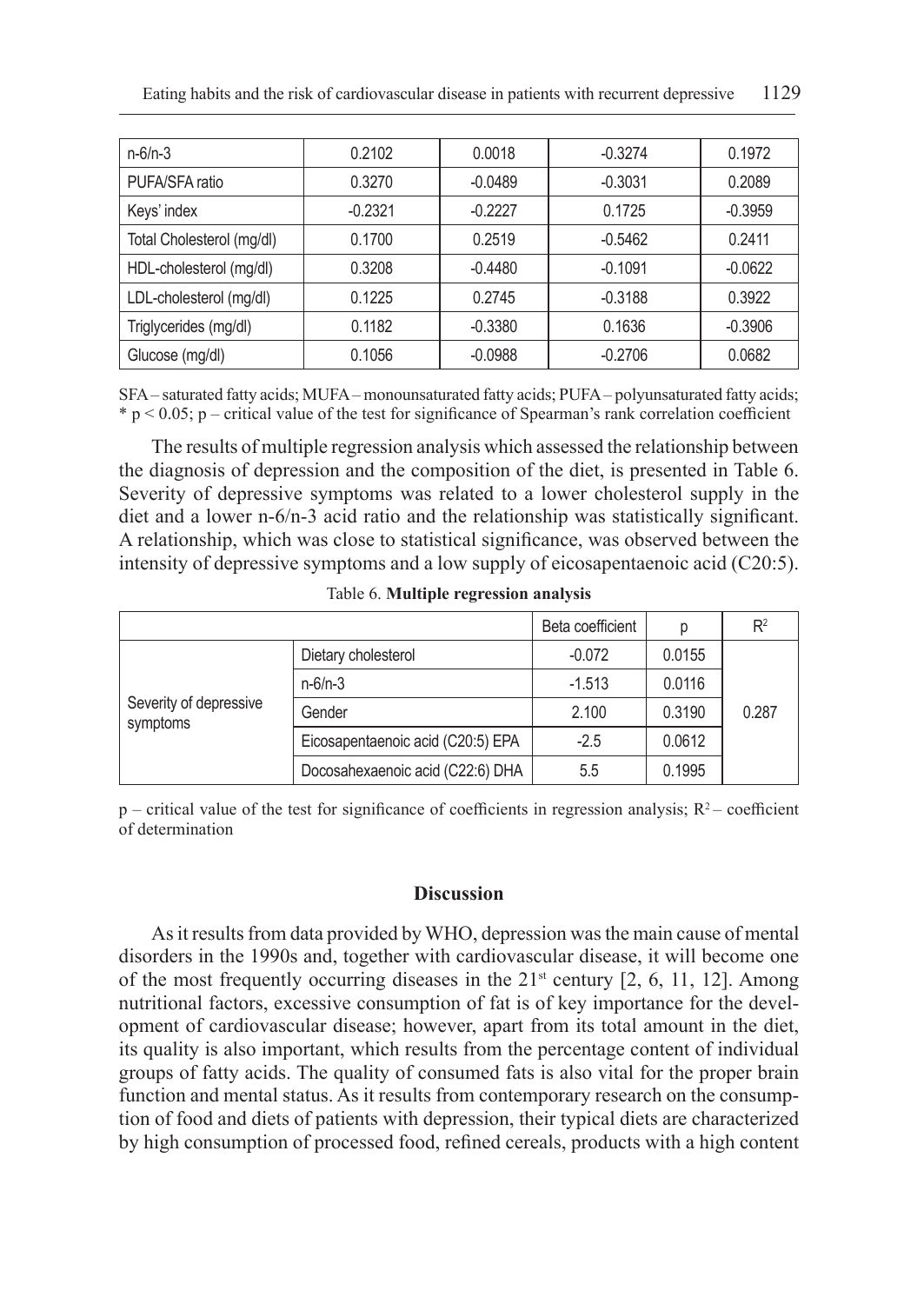of simple sugars, full-fat dairy products; on the other hand, they eat less fresh fruits, vegetables, nuts, and dry legumes [12, 13]. This is reflected by an improper balance of the diet as regards the energy and basic nutrients (a low percentage of energy from carbohydrates (48–50%), and a high percentage of energy from fats (33–40%), with a high percentage of saturated fatty acids (12–13%), and a low percentage of energy from polyunsaturated fatty acids, which does not exceed 3.5–5%) [5, 13, 14].

In the conducted research, this involves both an improper supply of the majority of nutrients which are of key importance for the development of cardiovascular disease, as well as insufficient consumption of selected nutrients which are important for proper brain function. Meals of the subjects were predominated by saturated fatty acids, especially palmitic (C16:0), stearic (C18:0), myristic (C14:0) acids. Among saturated acids, myristic, palmitic and lauric acids (C12:0) play the most important role in pathogenesis of cardiovascular disease as their metabolism may result in the strongest hypercholesterolemic action [9]. Stearic and caprylic acid (C10:0) do not show such an action; however, stearic acid has prothrombotic action. In the conducted research, in diets of both groups of women and men from the control group, the total amount of lauric, myristic and palmitic acid was 69% of saturated acids (70% for men from the experimental group). The percentage of stearic and caprylic acids was 24% of saturated fatty acids in both groups of women and 25% of saturated acids in both groups of men. Research by Regulska-Ilow et al. showed that the supply of lauric, myristic and palmitic acids was 65% in women's diets and 69% in men's diets, while the percentage of stearic acid was similar to the result obtained in this study and it amounted to 25% of total saturated acids [10, 15].

According to contemporary nutritional recommendations, monounsaturated acids should provide the most energy as compared to the other groups of acids. Monounsaturated fatty acids, including mostly oleic acid (C18:1, n-9), do not influence the level of the LDL-cholesterol fraction, but when consumed with the diet, they increase the likelihood of a beneficial increase in the HDL fraction of cholesterol [9]. In the conducted research, the oleic acid was the predominating acid from the group of monounsaturated acids and constituted 87% and 90% of total monounsaturated acids in women and men from the experimental groups and 94% and 88% of total monounsaturated acids in the control groups, respectively. In the research by Sanchez-Villegas et al., it was shown that consumption of olive oil (a source of oleic acid) was negatively correlated with the risk of depression [14]. Similarly, research by Lucas et al. showed that the consumption of olive oil, green leafy vegetables and yellow vegetables was significantly negatively correlated with concentrations of inflammatory cytokines: interleukin IL-6 and acute-phase proteins, the secretion of which increases together with the severity of depressive symptoms [6]. Many studies have shown that omega-3 fatty acids (especially EPA and DHA) play a significant role in cerebral processes, influencing the liquidity of mucous membranes, the activity of mucous membrane enzymes and synthesis of eicosanoids [1, 16]. According to another theory, EPA and DHA acids influence the transduction of signals in brain cells by activating PPARs receptors, inhibition of G proteins and protein kinase C [1]. According to Lakhan and Vieira, the daily supply of omega-3 fatty acids in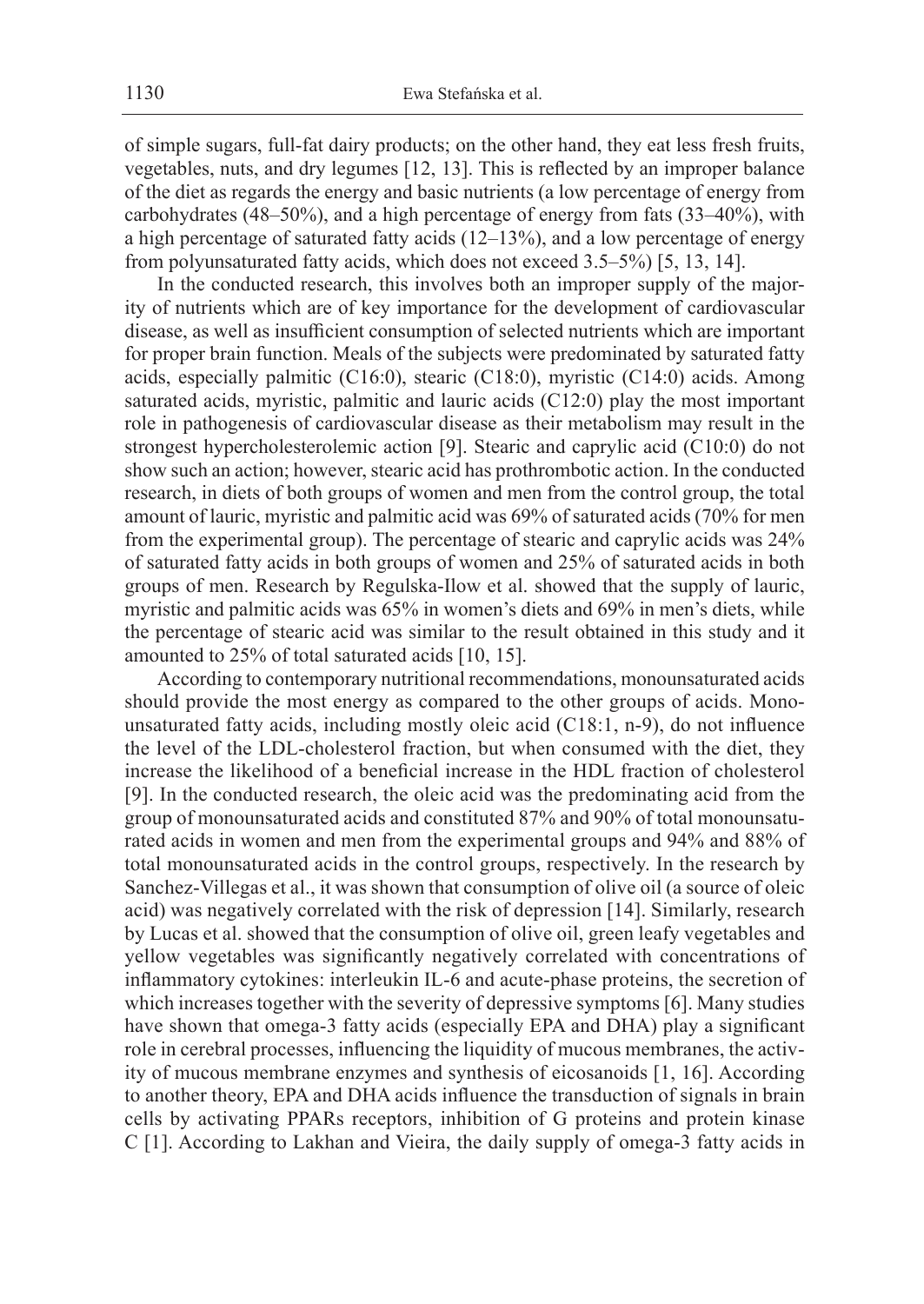amounts of  $1-2$  g is sufficient for healthy persons, while supplies amounting up to 9.6 g seem to be safe and sufficient for patients with mental disorders [17]. According to other research, daily supplementation with as little as  $4 \text{ g}$  of EPA + DHA is related to significant mood changes (a higher level of vigor, lower levels of states, such as anger, anxiety, tiredness) [4]; however, the EPA/DHA ratio is also important, better effectiveness was revealed for EPA doses  $\geq 1$  g [6]. The conducted research showed that the total supply of EPA and DHA was on average only 0.1 g in women and 0.04g in men from the experimental group. Research by other authors showed a similar low consumption of these acids  $(0.07-0.21g)$  [6]. The failure to keep the proper ratio between the n-6 and n-3 groups of acids also deserves attention. An excessive amount of n-6 PUFA acids, as compared to the amount of n-3 PUFA acids, may contribute to the synthesis of compounds with pro-inflammatory and prothrombotic action. The research has shown an improper PUFA/SFA ratio – on average 0.3 in an experimental group of women and 0.2 in the experimental group of men. A higher value (0.7), which, however, was not consistent with recommendations, was also observed in research by other authors [13].

The ratio of polyene acids to saturated acids may be related to economic factors, especially in women from the experimental group, as most of them had primary or secondary education. As shown in the literature, education can be a factor which determines the selection and the quality of consumed products [13]. Many studies have shown that social problems, external environment stressors, are more common in cities than rural areas [14, 17]. However, other researches emphasize that dietary habits of patients suffering from depression are frequently characterized by improper proportions in the intake of individual nutrients independently of place of residence. The most commonly reported errors include eating foods with high glycemic index or incorrect diet composition in terms of fatty acids independently of cultural habits of place of residence [12, 13].

In the conducted research, no significant correlations between selected components of the diet and clinical variables of the illness were observed, apart from the relationship between the severity of depressive symptoms and blood glucose concentrations in the group of women. Moreover, it was only observed that, among the demographic variables, age was negatively correlated with total consumption of fats and cholesterol in case of women.

The conducted research confirms that cardiovascular diseases and depression may have common nutritional factors related to diet and especially, the supply of fatty acids.

### **Conclusions**

- 1. The menus of patients suffering from depression were characterized by a significantly higher supply of energy from fats, especially from saturated fatty acids and a significantly higher value of Keys' index as compared to healthy persons.
- 2. It was observed that in the group of women suffering from depression, the total consumption of fats and cholesterol decreased with age (however, the incorrect proportions of the fatty acid supply were retained).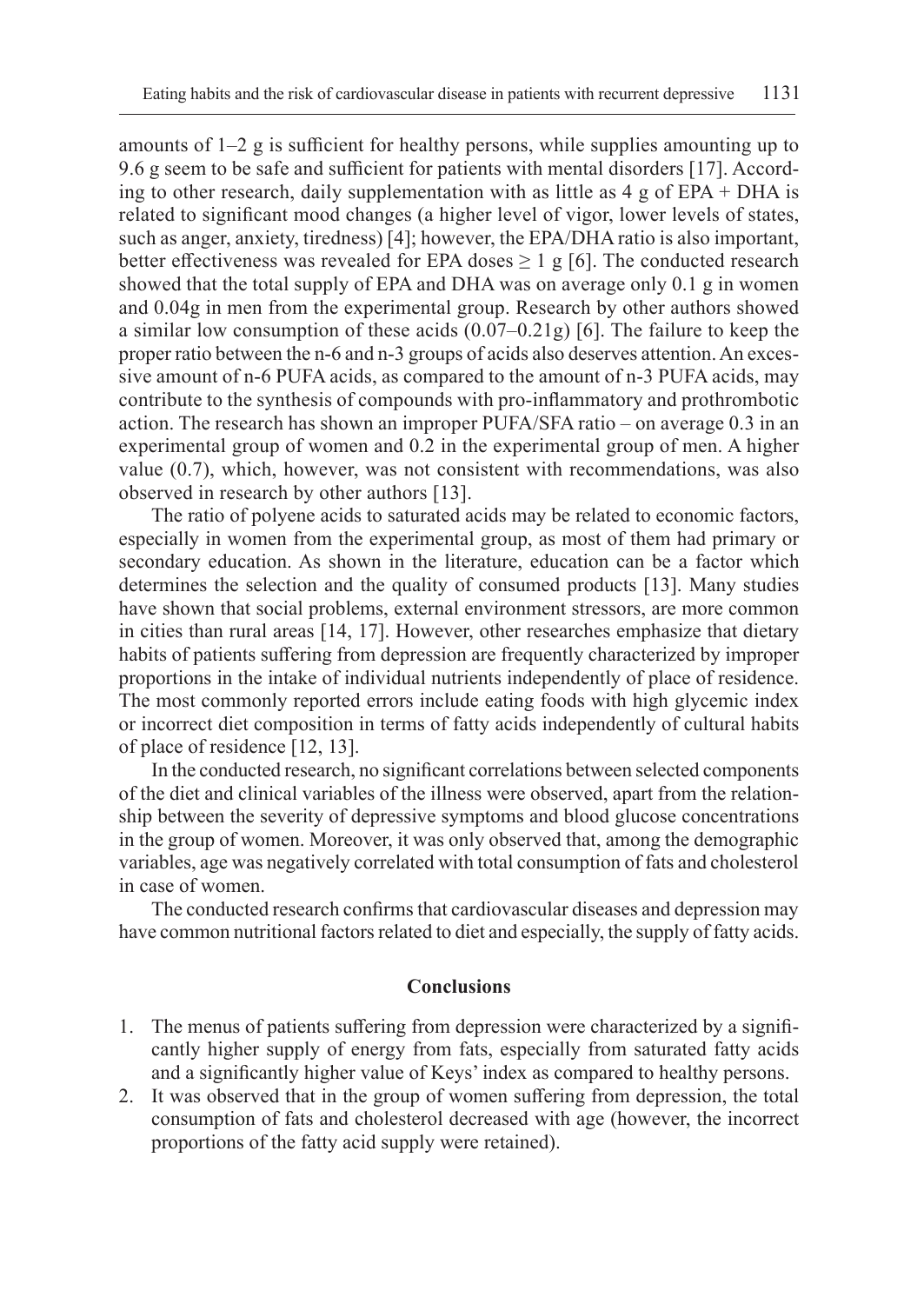- 3. It was shown that a higher severity of depressive symptoms was negatively correlated with glucose concentrations in the blood of women from the experimental group and the correlation was significant.
- 4. The multiple regression analysis showed that severity of depressive symptoms was correlated to a lower cholesterol supply in the diet and a lower n-6/n-3 acid ratio and the relationship was statistically significant. The relationship between the severity of depressive symptoms and a low supply of eicosapentaenoic acid (C20:5) was close to statistical significance.
- 5. The excessive content of saturated fatty acids in the diet, which was revealed in the research, accompanied by too low supply of polyunsaturated fatty acids and an improper n-6 to n-3 acid ratio may be one of risk factors for cardiovascular disease in patients from the experimental group.
- 6. In the treatment of patients suffering from depression, attention should be paid to the necessity of nutritional education pertaining to healthy nutrition, and, mostly, the selection of proper groups of food products (a lower supply of meat, milk and milk products and a higher supply of olive oil, fish and nuts) to minimize the risk of co-occurrence of diet-related diseases, while ensuring an optimal supply of nutrients with a positive effect on the brain function and mental health.

## **References**

- 1. Grosso G, Pajak A, Marventano S, Castellano S, Galvano F, Bucolo C. et al. *Role of omega-3 fatty acids in the treatment of depressive disorders: a comprehensive meta-analysis of randomized clinical trials.* PLoS ONE 2014; 9(5): e96905.
- 2. Yu ZM, Parker L, Dummer TJB. *Depressive symptoms, diet quality, physical activity, and body composition among populations in Nova Scotia, Canada: Report from the Atlantic Partnership for Tommorow's Health.* Prev. Med. 2014; 61(4): 106–113.
- 3. Muszyńska B, Łojewski M, Rojowski J, Opoka W, Sułkowska-Ziaja K. *Natural products of relevance in the prevention and supportive treatment of depression*. Psychiatr. Pol. 2015; 49(3): 435–453.
- 4. Wilczyńska A. *Kwasy tłuszczowe w leczeniu i zapobieganiu depresji*. Psychiatr. Pol. 2013; 47(4): 657–666.
- 5. Grossniklaus DA, Dunbar S, Tohil BC, Higgins MK, Frediani J. *Psychological factors are important correlates of dietary pattern in overweight adults*. J. Cardiovasc. Nurs. 2010; 25(6): 450–460.
- 6. Lucas M, Chocano-Bedoya P, Schulze MB, Mirzaei F, O'Reilly EJ, Okereke OI. et al. *Inflammatory dietary pattern and risk of depression among women*. Brain Behav. Immun. 2014; 36(2): 46–53.
- 7. *International statistical classification of diseases and health-related problems*.  $10<sup>th</sup>$  revision. Geneva: World Health Organization; 1992.
- 8. Hamilton M. *A rating scale for depression*. J. Neurol. Neurosurg. Psychiatry 1960; 23: 56–62.
- 9. Jarosz M. ed. *Normy żywienia dla populacji polskiej nowelizacja*. Warsaw: Food and Nutrition Institute; 2012.